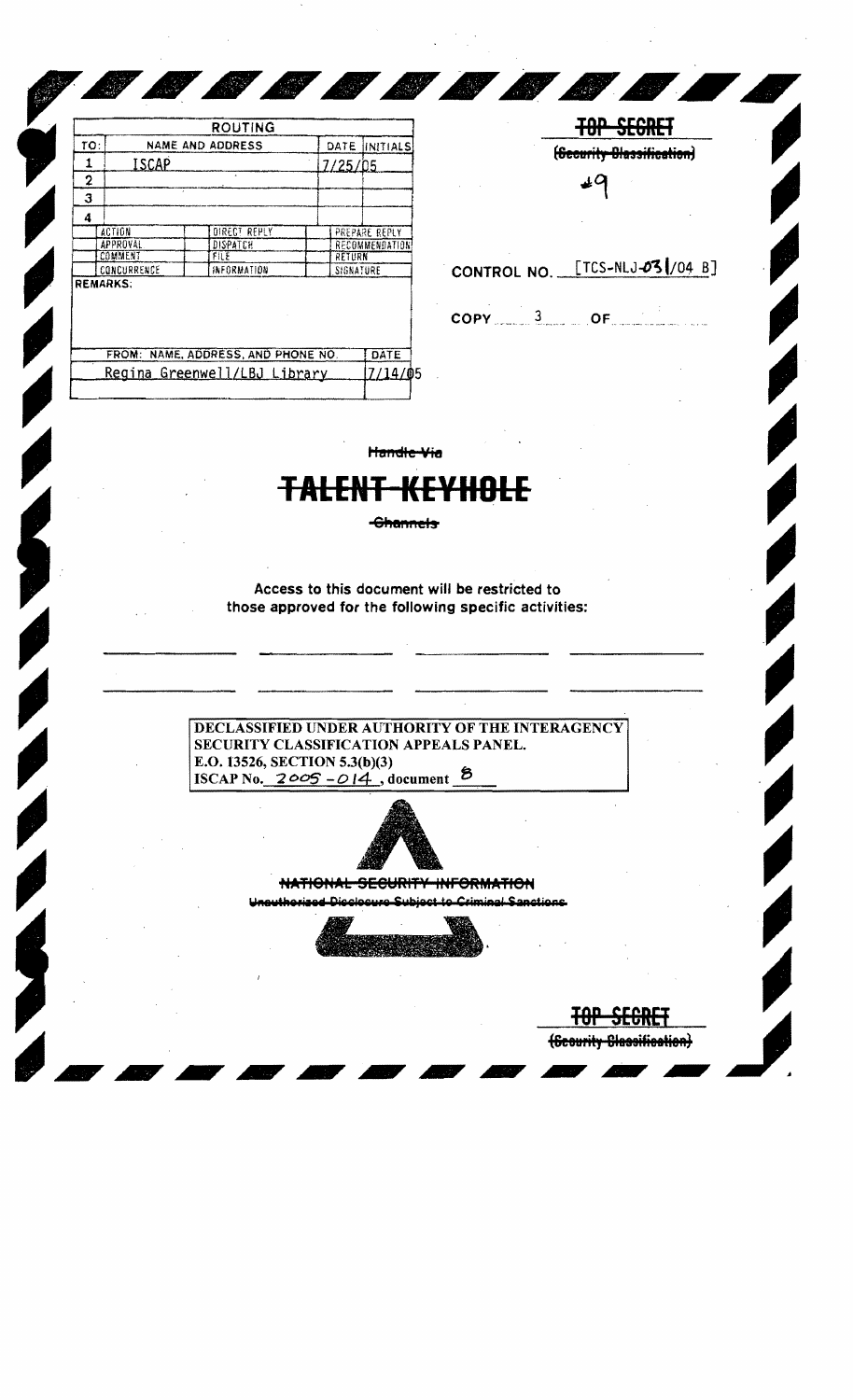| ╇<br>MATERIA                                      |                                                 |  |  |  |
|---------------------------------------------------|-------------------------------------------------|--|--|--|
| THE PRESIDENT'S<br>DAILY BRIEF<br>10 January 1969 | LE LEBARY<br>Essex and 19757 ISCAP Appeal       |  |  |  |
| Portion identified as<br>unresponsive to appeal   | Portion identified as<br>unresponsive to appeal |  |  |  |
|                                                   |                                                 |  |  |  |
|                                                   |                                                 |  |  |  |
|                                                   |                                                 |  |  |  |
|                                                   |                                                 |  |  |  |
|                                                   |                                                 |  |  |  |
| Portion identified as<br>unresponsive to appeal   | Portion identified as<br>unresponsive to appeal |  |  |  |
|                                                   |                                                 |  |  |  |
|                                                   |                                                 |  |  |  |
|                                                   |                                                 |  |  |  |
|                                                   |                                                 |  |  |  |
|                                                   |                                                 |  |  |  |
|                                                   |                                                 |  |  |  |

 $\frac{1}{2}$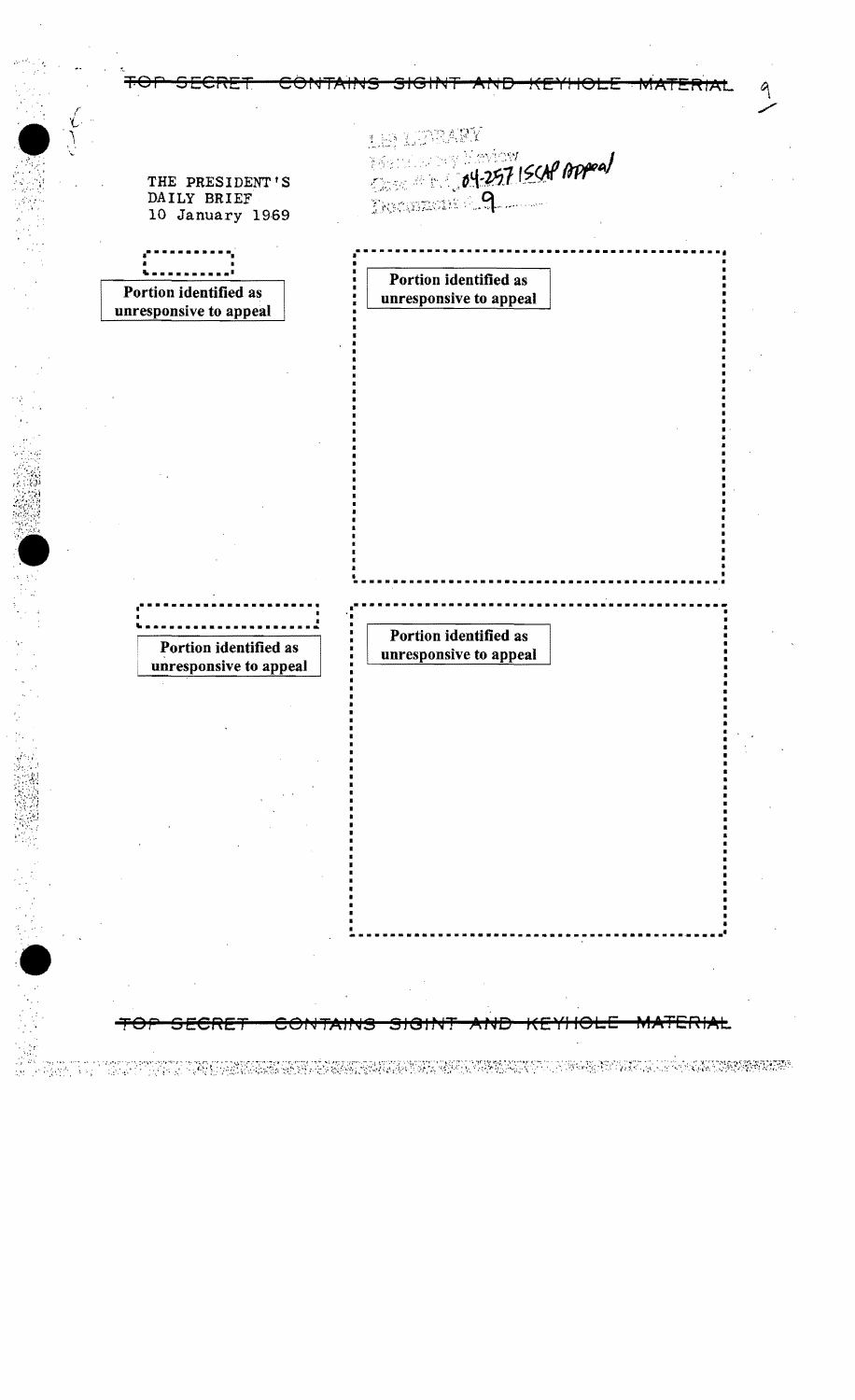Portion identified as unresponsive to appeal

<del>unit d</del>

• ---------------------------------------------------------

TOP SECRET CONTAINS SIGINT AND KEYHOLE MATERIAL

e ministration en de la production de la companya de la production de la production de la production de la pro<br>La production de la production de la production de la production de la production de la production de la produc

**--------------------------\_.\_---------------------------**

राम्रा

MATER

•

**1. 经管理管理**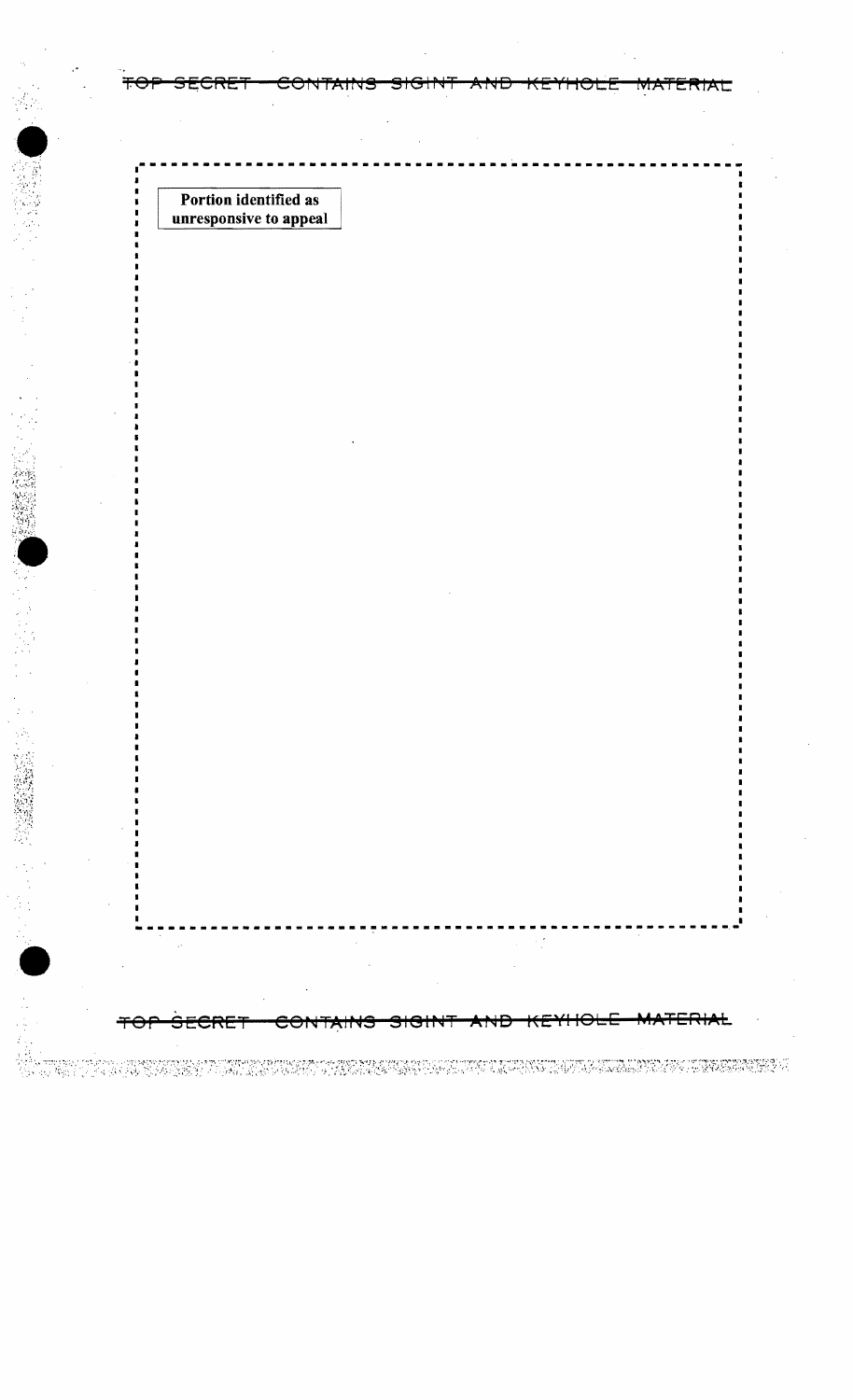Portion identified as unresponsive to appeal

unresponsive to appeal

, .

SS)

8. Soviet Union **Early this morning the Soviets** launched their second Venus probe this year. It was sent off only five days after the first one, which is on course.

~---------------------------------~-

CONTAINS SIGINT AND KEYHOLE MATERIAL

ET RETERIT IN TOPEN ET KOMPORTER FREKKET EN EN ENDANGERE IN HANDELFANKER BERACHTEN NEDERLANGERE EN FREKKET KEN<br>DE GROEP DE HET ET LOOP DE RADOREN MEDRANK BEAR KEAL ANDART PLANGERE EN ANDER DE BRAND BAARDEN EN FREKKET LAND

## **----\_.--. a------------------------------------** • • **.. \_----\_ ..** Portion identified as Portion identified as<br>
numeron contract to appeal and the contract of the contract of the contract of the contract of the contract of the contract of the contract of the contract of the contract of the contract of the cont

**--------------------------------------------------------**

~-------------------------------------------------------

TOP SEGRET GONTAINS SIGINT AND KEYHOLE MATERIAL